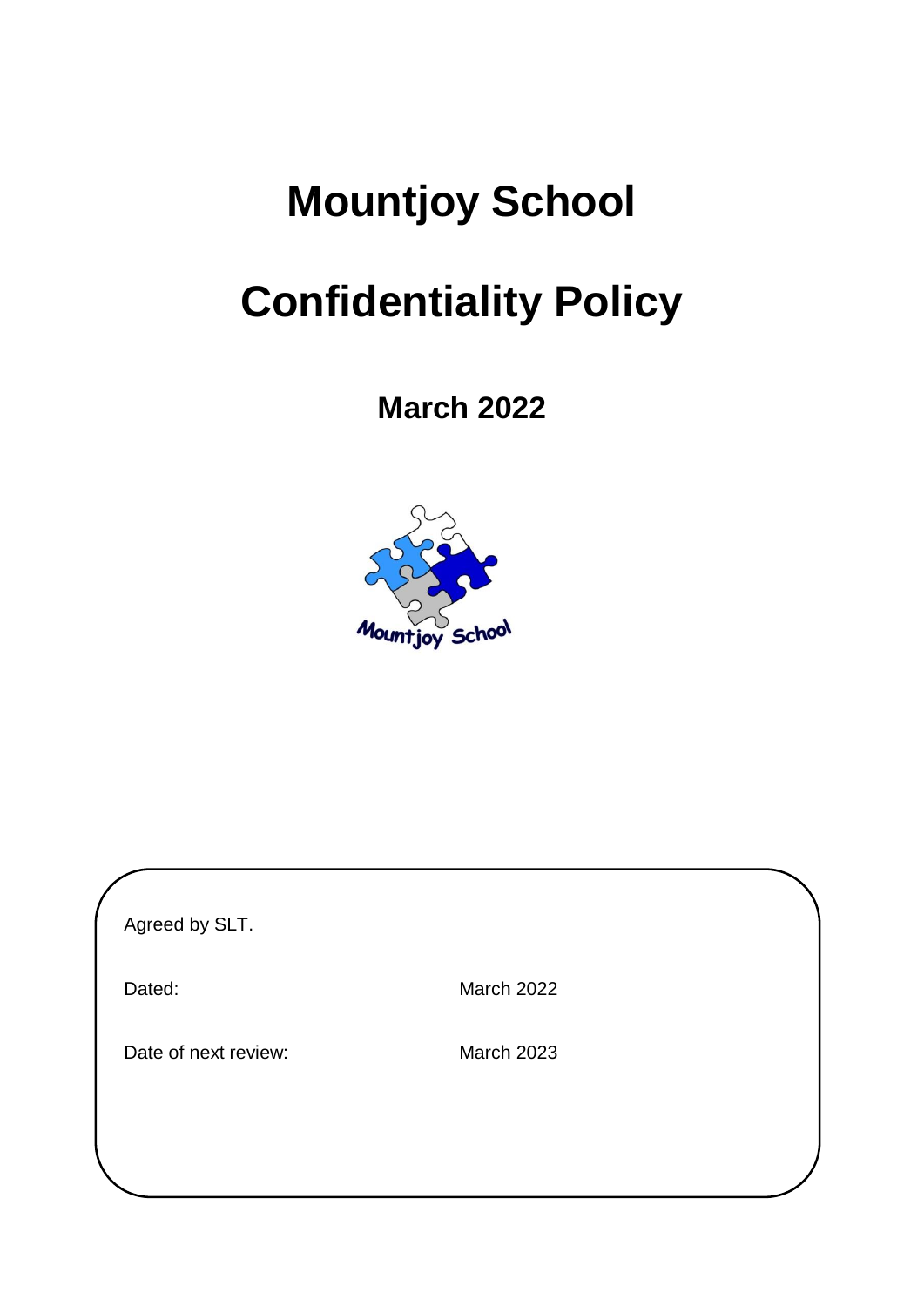# **Mountjoy School**

## **Confidentiality Policy**

### **Rationale and statement on the importance of confidentiality**

#### **At Mountjoy School we believe that:**

- The safety, well-being and protection of our pupils are the paramount consideration in all decisions staff at this school make about confidentiality. The appropriate sharing of information between school staff is an essential element in ensuring our pupils well-being and safety.
- It is an essential part of the ethos of our school that trust is established to enable pupils, staff, and parents/carers to seek help both within and outside the school and minimise the number of situations when personal information is shared to ensure pupils, staff are supported and safe.
- Issues concerning personal information, including information about sex, relationships and other personal matters, can arise at any time.
- The duty of confidentiality applies to every person in the school/setting regardless of age.
- Everyone in the school community needs to know the limits of confidentiality that can be offered by individuals within the school community so they can make informed decisions about the most appropriate person to talk to about any health, sex and relationship or other personal issue they want to discuss.
- The school's attitude to confidentiality is open and easily understood and everyone should be able to trust the boundaries of confidentiality operating within the school.
- The school will follow its child protection procedures which are adopted by the governing body and modelled on the inter-agency Safeguarding Procedures.

#### **The principles we follow at Mountjoy School are that in all cases we will:**

- Ensure the time and place are appropriate for discussions which may be personal and sensitive; when they are not we reassure the child that we understand they need to discuss something very important and that it warrants time, space and privacy.
- For children: See the child normally (and always in cases of neglect, or abuse) before the end of the school day. More serious concerns must be reported immediately to ensure that any intervention necessary to protect the child is accessed as early as possible.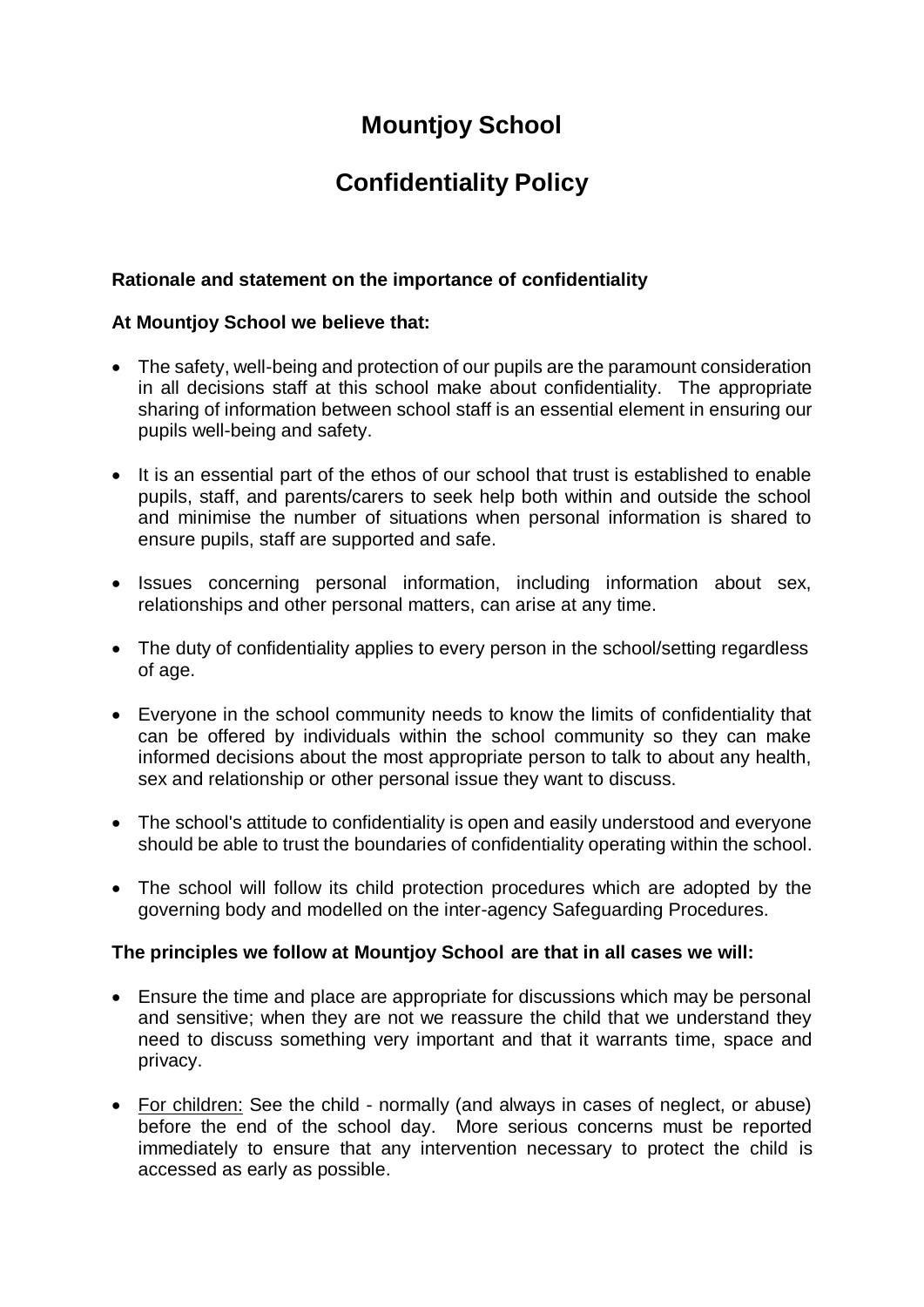- For adults: See the person normally before the end of the day.
- Tell the child/adult that we cannot guarantee confidentiality if we think they have or will:
	- **•** hurt themselves
	- hurt someone else
	- or if they tell us that someone is hurting them or others
	- or if they have committed a criminal offence
- Not interrogate the child/adult or ask leading questions.
- Not put children/adults in the position of having to repeat distressing matters to several people.
- Inform the child/adult first before any confidential information is shared, with the reasons for this.
- Encourage a pupil, whenever possible, to confide in his/her own parents/carers.

## **Definition of Confidentiality**

The dictionary definition of confidential is "something which is spoken or given in confidence; private, entrusted with another's secret affairs".

When speaking confidentially to someone, the confider has the belief that the confidant will not discuss the content of the conversation with another. The confider is asking for the content of the conversation to be kept secret. Anyone offering absolute confidentiality to someone else would be offering to keep the content of his or her conversation completely secret and discuss it with no one.

In practice there are few situations where absolute confidentiality is offered in Mountjoy School. We have tried to strike a balance between ensuring the safety, well-being and protection of our pupils and staff, ensuring there is an ethos of trust where pupils and staff can ask for help when they need it, and ensuring that, when it is essential to share personal information, safeguarding procedures and models of good practice are followed.

This means that, in most cases, what is on offer is limited confidentiality. Disclosure of the content of a conversation could be discussed with professional colleagues but the confider would not be identified except in certain circumstances.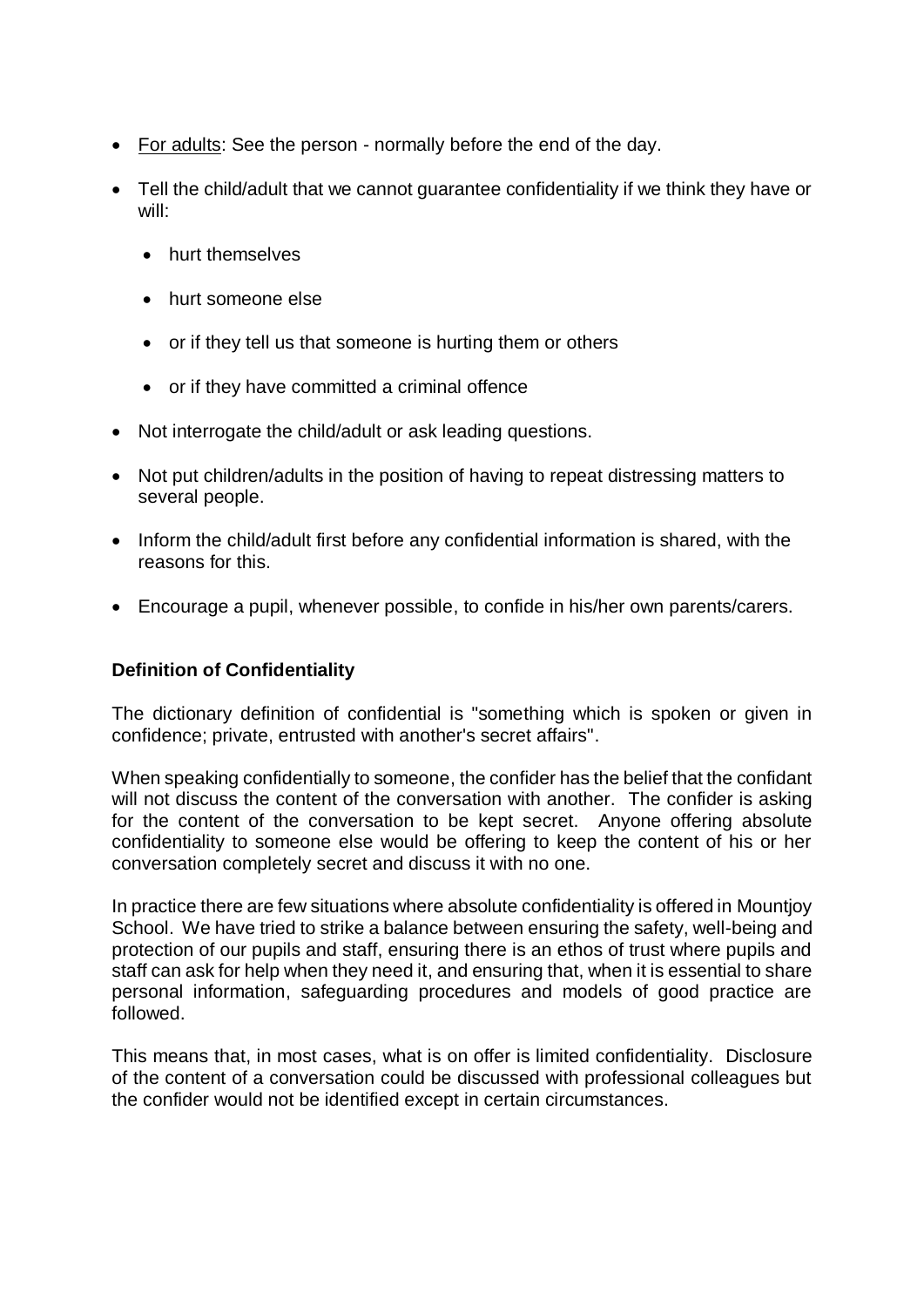### **The principle of confidentiality**

The general rule is that all staff<sup>1</sup> should make clear that there are limits to confidentiality, at the beginning of the conversation, or as soon as the issue arises during a conversation. These limits relate to ensuring children's safety and well-being. The pupil or adult (confider) will be informed when a confidence has to be broken for this reason and will be encouraged to do this for themselves whenever this is possible.

Different levels of confidentiality are appropriate for different circumstances.

**1. In the classroom in the course of a lesson** given by a member of teaching staff or an outside visitor, including health professionals.

Careful thought needs to be given to the content of the lesson, setting the climate and establishing ground rules to ensure confidential disclosures are not made. It should be made clear to everyone involved in the lesson that this is not the time or place to disclose confidential, personal information. When a health professional is contributing to a school health education programme in a classroom setting, s/he is working with the same boundaries of confidentiality as a teacher.

#### **2. One to one disclosures to members of school staff (including voluntary staff).**

It is essential all members of staff know the limits of the confidentiality they can offer to pupils, parents/carers and other staff and any required actions and sources of further support or help available for the confider and for the confidant within the school and from other agencies, where appropriate.

All staff at this school encourage pupils to discuss difficult issues with their parents or carers, and vice versa. However, the needs of the pupil are paramount and school staff will not automatically share information about the pupil with his/her parents/carers unless it is considered to be in the child's best interests. (Note: That is, that when concerns for a child or young person come to the attention of staff, for example through observation of behaviour or injuries or disclosure, however insignificant this might appear to be, the member of staff should discuss this with the Designated Safeguarding Lead (DSL) for Child Protection – Gill Howard - or Deputy DSLs –Tracey Page, Richard Bowskill, Sandra Hutchings or Emma Lambourn - as soon as is practically possible. More serious concerns must be reported immediately to ensure that any intervention necessary to protect the child is accessed as early as possible. Please see the school child protection procedures.

#### 3. **Disclosures to a counsellor, school nurse or health professional operating a confidential service in the school.**

Health professionals, such as school nurses, can give confidential medical advice to pupils provided they are competent to do so and follow the Fraser Guidelines

<u>.</u>

<sup>1</sup> Staff refers throughout this document to all adults working within the school, or on the school's behalf, whether on a permanent, paid basis or not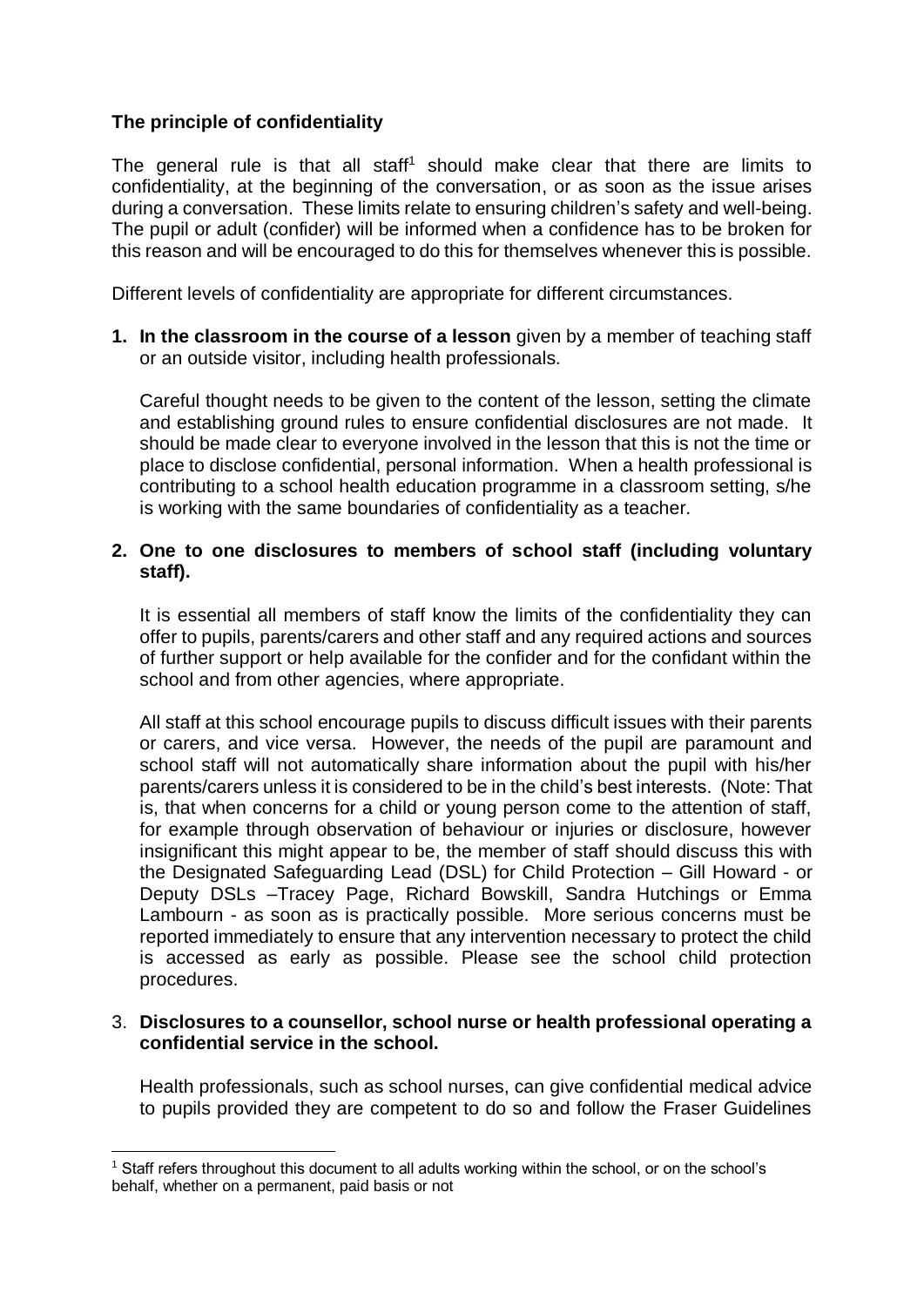(guidelines for doctors and other health professionals on giving medical advice to under 16s). School nurses are skilled in discussing issues and possible actions with young people and always have in mind the need to encourage pupils to discuss issues with their parents or carers. However, the needs of the pupil are paramount and the school nurse will not insist that a pupil's parents or carers are informed about any advice or treatment they give.

#### **Contraceptive advice and pregnancy:**

NICE guidance (March 2014) states that health professionals owe young people under 16 the same duty of care and confidentiality as older patients. It sets out principles of good practice in providing contraception and sexual health advice to under-16s. The duty of care and confidentiality applies to all under-16s. Whether a young person is competent to consent to treatment or is in serious danger is judged by the health professional on the circumstances of each individual case, not solely on the age of the patient. This means the doctor or nurse won't tell parents or anyone else, as long as they believe the young person is mature enough to understand the information and decisions involved. However, the younger the patient or the more intellectually disabled they may be, the greater the concern that they may be being abused or exploited. The guidance makes it clear that health professionals must make time to explore whether there may be coercion or abuse. Cases of grave concern would be referred through child protection procedures.

#### **Guidance for staff**

School staff (including non-teaching and voluntary staff) should not promise confidentiality. Pupils do not have the right to expect that incidents will not be reported to his/her parents/carers and may not, in the absence of an explicit promise, assume that information conveyed outside that context is private. No member of this school's staff can, or should, give such a promise.

The safety, well-being and protection of the child is the paramount consideration in all decisions staff at this school make about confidentiality.

School staff are NOT obliged to break confidentiality except where child protection is, or may be, an issue. However, at Mountjoy School we believe it is important that staff are able to share their concerns about pupils with colleagues in a professional and supportive way, on a need to know basis, to ensure staff receive the guidance and support they need and the pupils' safety and well-being is maintained. School staff should discuss such concerns with their line manager or the DSL.

## **Teachers, counsellor and health professionals:**

Professional judgement is required by a teacher, counsellor or health professional in considering whether he or she should indicate to a child that the child could make a disclosure in confidence and whether such a confidence could then be maintained, having heard the information. In exercising their professional judgement, the teacher, counsellor or health professional must consider the best interests of the child, including the need to both ensure trust to provide safeguards for our children and possible child protection issues.